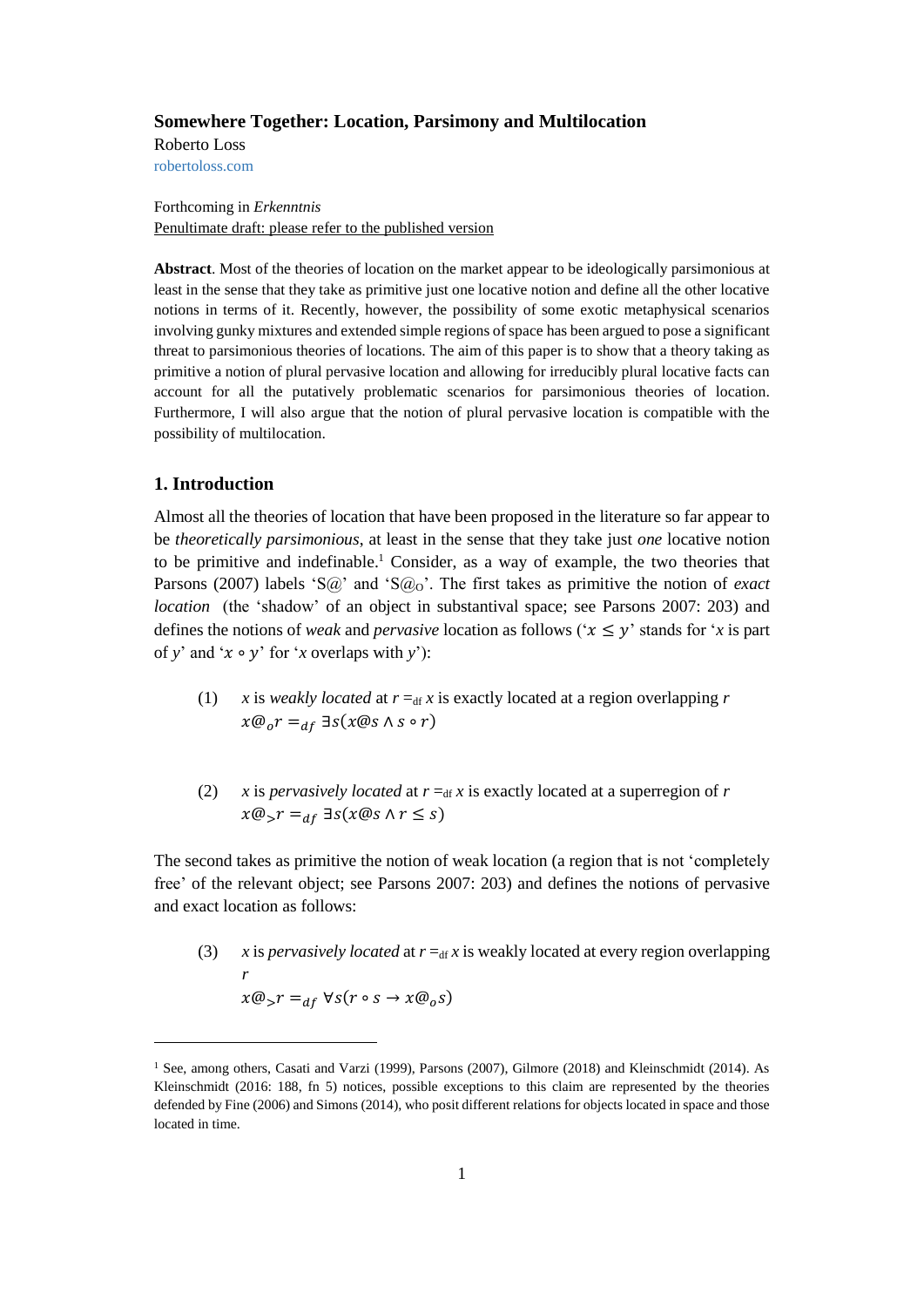(4) *x* is *exactly located* at  $r = df$  for every region *s*, *s* overlaps *r* if and only if *x* is weakly located at *s* 2  $x@r =_{df} \forall s (r \circ s \leftrightarrow x@_o s)^3$ 

Recently, however, some authors have argued that certain seemingly conceivable metaphysical scenarios appear to be intractable by parsimonious theories of location. Consider, for instance, the case of Nolan's (2006) 'Stoic gunk'. Imagine pouring equal parts of some gunky water and gunky wine in a glass enclosing a gunky region of space and have the water and the wine mix through and through. After the blending, every region inside the glass contains both water and wine, and yet there is no region inside the glass containing only water or only wine. As Leonard (2014) has shown, neither  $\overline{S}\omega$  and  $\overline{S}\omega$ <sub>o</sub> appear to be capable of accounting for this scenario. In this case, in fact, the following three claims seem to be all true:

- (5) Neither the water nor the wine have an exact location  $\sim$ ∃s(water@s)  $\land \sim$ ∃s(wine@s)
- (6) Neither the water nor the wine pervade any region of space  $\sim\exists s(water@_{S}) \wedge \sim\exists s(wine@_{S}s)$
- (7) Both the water and the wine are weakly located at every subregion of the region  $r$  at which their blend is exactly located<sup>4</sup>  $\forall s(s \leq r \rightarrow water@_0 s \land wine@_0 s)$

However, (5)-(7) are jointly inconsistent under the assumption of either  $\mathcal{S}(\mathcal{Q})$  or  $\mathcal{S}(\mathcal{Q})$ , thus seemingly forcing friends of Stoic Gunk to take *both* the notions of weak *and* exact location to be primitive (Leonard 2014: 312-3). Similarly, Kleinschmidt (2016) has argued that, under the assumption of some seemingly plausible recombination principle, the possibility of extended simple regions of space is incompatible with parsimonious theories of location. Suppose, for instance, that there is an extended simple region of space having the size and shape of the Statue of Liberty. Imagine, furthermore, someone 'dropping' an almond in that region of space. Intuitively, the almond is not big enough to be able to fill the extended simple region. It follows that the almond cannot be said to be *exactly* located at that region. Therefore, Parsons's system  $S(\hat{\omega})$  cannot even get off the ground in this case. On the other hand, the almond clearly appears to be *weakly* located at the extended simple region.

<sup>2</sup> Parsons (2007: 204-5).

<sup>&</sup>lt;sup>3</sup> In addition, the notion of *entire location* can be defined in  $S@$  and  $S@$ <sub>O</sub>, respectively, as follows: (ENT- $\omega$ ) *x* is *entirely located* at  $r = d$  *x* is exactly located at a subregion of *r* 

 $x@_{<}r =_{df} \exists s(x@s \land s \leq r)$ 

<sup>(</sup>ENT- $\mathcal{Q}_0$ ) *x* is *entirely located* at  $r = df x$  is weakly located at *r* and all the regions at which *x* is weakly located overlap *r*

 $x@_{<}r =_{df} x@_{0}r \wedge \forall s(x@_{0}s \rightarrow r \circ s)$ 

<sup>4</sup> See also Loss (2019: 252; 257)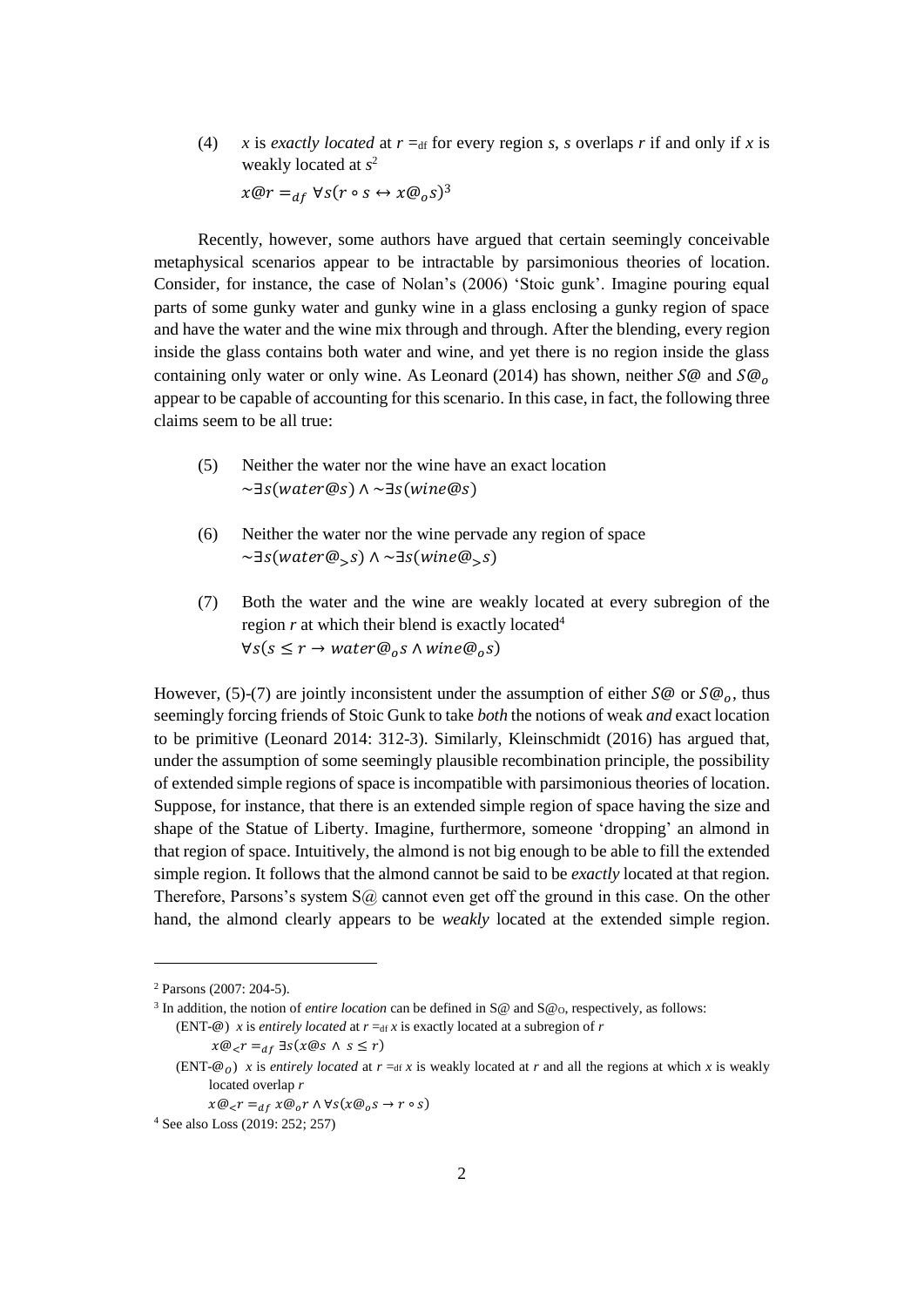However, the extended simple region is also the *only* region at which the almond is weakly located. It follows, thus, from  $S@$  that the almond is pervasively and exactly located at that region. The argument appears to generalize. Therefore, concludes Kleinschmidt, if the relevant recombination principle (allowing us to 'drop' the almond in the extended simple region) is accepted, it follows that parsimonious theories of location are incompatible with the possibility of extended simple regions of space.

Friends of ideologically parsimonious theories of location can choose to dispute the very possibility of the cases in question. Perhaps what all of this shows is only that things like Stoic Gunk and extended simple regions of space containing objects that are smaller than the regions themselves are either impossible or conceptually confused. <sup>5</sup> However, this doesn't appear to be the only possible option on the table. In fact, as Loss (2019) has recently argued, the case of Nolanian Stoic Gunk (or 'gunky Spritz' as Loss calls it) can be accounted for within a theory that takes as its only primitive notion the notion of *plural pervasive location* and allows for *irreducibly plural* locative facts of the form 'the plurality of entities *xx collectively* fill the region *r*'. As Loss shows, not only does it seem possible to define all the standard locative notions in terms of the notion of plural pervasive location, but the resulting theory—which he labels ' $xx@S$ '—appears to be perfectly able to account for the possibility of gunky Spritz. In the case of a gunky Spritz, in fact, what happens is that the water and the wine *collectively* fill the gunky glass and every region of space in the gunky glass even though there is no region of space that is filled only by the water or only by the wine (Loss 2019: 257).

Drawing on Loss (2019), the aim of this paper is to argue, first, that the possibility of Kleinschmidt's 'Almond in the Void' cases is also not a threat to ideological parsimony. As I will show, in fact, there appears to be an intuitive and plausible way to extend Loss's  $xx@_{>}S$  that makes it perfectly capable of accounting for Kleinschmidt's 'Almond in the Void' cases. Second, I will also argue that, although Loss's  $xx@_{>}S$  cannot account for the possibility of multilocation, there appears to be a way to interpret its axioms that (*modulo*  a slight modification of the theory) avoids this limitation, so that the kind of ideological parsimony defended in this paper shouldn't be thought of as conditional on the impossibility of multilocation.

I will proceed as follows. In section 2 I will briefly summarize the main definitions and axioms of Loss's  $xx@_{5}S$ . In section 3 I will present some further axioms that can be added to  $xx@_{>S}$  concerning the idea that regions of space themselves may be seen as 'filling' other regions of space and show how the resulting theory can accommodate all of Kleinschmidt's problematic scenarios. Finally, in section 4 I will argue that it seems possible to formulate  $xx@\_S$  by means of a notion of pervasive location ('basic filling') which allows for the possibility of multilocation. I will, thus, conclude that the possibility of exotic cases like Nolanian's Stoic Gunk or Kleinschmidt's Almond in the Void can be accepted without having to either reject the possibility of multilocation or offend the aesthetic sense of those who have a taste for desert ideological landscapes.

<sup>5</sup> For some recent discussion on extended simple regions and the possibility of Kleinschmidt's problematic cases see Goodsell, Duncan and Miller (2019: 8-10) and Eagle (2019: 166-7).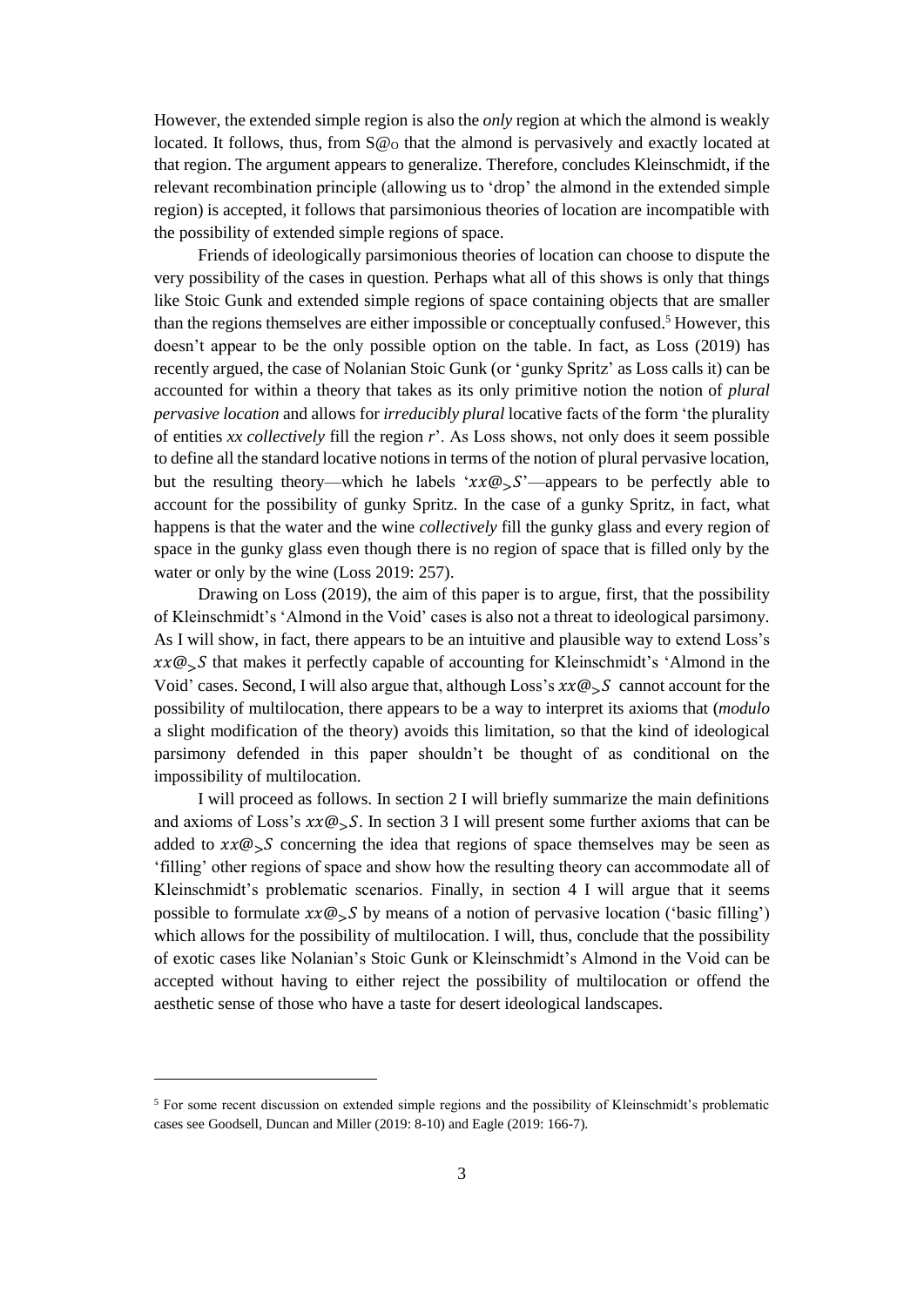## **2. Plural pervasive location**

In the literature on location it is common to take the main locative notions to be one-one and to allow, thus, only *one* object to bear the relevant locative relation to a certain region of space (or spacetime). Instead, the theory Loss (2019) labels ' $xx@\_S$ ' allows the primitive notion of the theory—that is, the notion of *plural pervasive location*—to be *manyone*, thus making it possible for many objects to only *collectively* pervade a certain region of space. <sup>6</sup> An intuitive gloss on the notion of plural pervasive location can be given as follows: a plurality of objects *xx* collectively pervade or, as we can say, 'fill', a certain region *r* just in case *r* is not free of any of the *xx* (so that each of the *xx* contributes to fill *r*) and every subregion of *r* is not free of all the *xx* (so that the *xx* do not leave out any part of *x*, so to say). Within this framework, *singular* pervasive location is just the limiting case of plural pervasive location. To say that a single object *x* is pervasively located at a region *r*  is to say that *r* is filled by the ('improper') plurality *xx* of all the entities that are identical to  $\mathfrak x$ .

Some cases of plural pervasive location are pretty standard and can be explained in terms of singular pervasive location. For instance, the fusion  $s$  of the regions  $r_1$  and  $r_2$  at which each of my hands is exactly located is such that my hands collectively fill it. In this case, we have that my hands, taken together, collectively fill *s* because they singularly fill  $r_1$  and  $r_2$ , and *s* is the mereological sum of  $r_1$  and  $r_2$ . However, within  $xx@sS$  not every case of collective pervasive location can be reduced to singular locative facts. According to  $xx@_{>}S$ , it is in principle possible for a plurality of objects to fill a region of space in a way that is *irreducibly* plural. The possibility of irreducibly plural pervasive location is the first ingredient of the present account of Kleinschmidt's Almond in the Void cases.

In what follows, ' $xx'$ , ' $yy'$ , ' $zz'$ , are *plural* variables, ' $x \leq yy'$ ' stands for '*x* is *one of* the *yy*', and ' $f(xx)$ ' stands for 'the *fusion* of the *xx*'.<sup>7</sup> Furthermore, the variables 'r', 's', ' $rr'$ , 'ss' are thought of as ranging only over regions and pluralities or regions (more on regions below: see section 3). The primitive notion of  $xx@_{S}S$  is expressed by means of the *multigrade* two-place predicate '@>' thought of as capable of having both singular and plural terms in its first place (so that both formulas like ' $x@_{\sigma}r'$ ' and ' $xx@_{\sigma}r'$ ' are taken to be well-formed).<sup>8,9</sup> The derivative notions of  $xx@_{>}S$  are the following:

 $6$  Hudson (2005) may have been the first one to consider the possibility of a fundamental locative location that is plural in one of its places (many thanks to an anonymous referee for this Journal). In fact, Hudson (2005) assumes that regions may be identified with pluralities of points, which appears to entail that facts concerning single objects being located at single regions may be construed as facts concerning single objects being located at pluralities of *points*, taken together: 'When being ontologically serious about regions, I prefer that they be identified either with pluralities of or with mereological fusions of concrete, unextended, simple points.' (Hudson 2005: 17).

<sup>7</sup> Following Loss (2019), I take an entity *x* to be a fusion of the *yy* just in case (i) each of the *yy* is part of *x* and (ii) every part of *x* overlaps some of the *yy*.

<sup>8</sup> On multigrade predicates see Oliver and Smiley (2004).

<sup>&</sup>lt;sup>9</sup> The choice of taking the two-place predicate ' $\mathcal{Q}_>$ ' to be multigrade in its first place entails that, for every *x* and *yy* such that *x* is the only entity among the *yy* (so that the *yy* are an 'improper' plurality of entities), the fact that  $x@$ <sub>></sub> $r$  and the fact that  $yy@$ <sub>></sub> $r$  are the *same* fact. Alternatively, one could take  $@$ <sub>></sub> to be strictly manyone. In that case the only way to express what I call here 'singular' pervasive location would be that of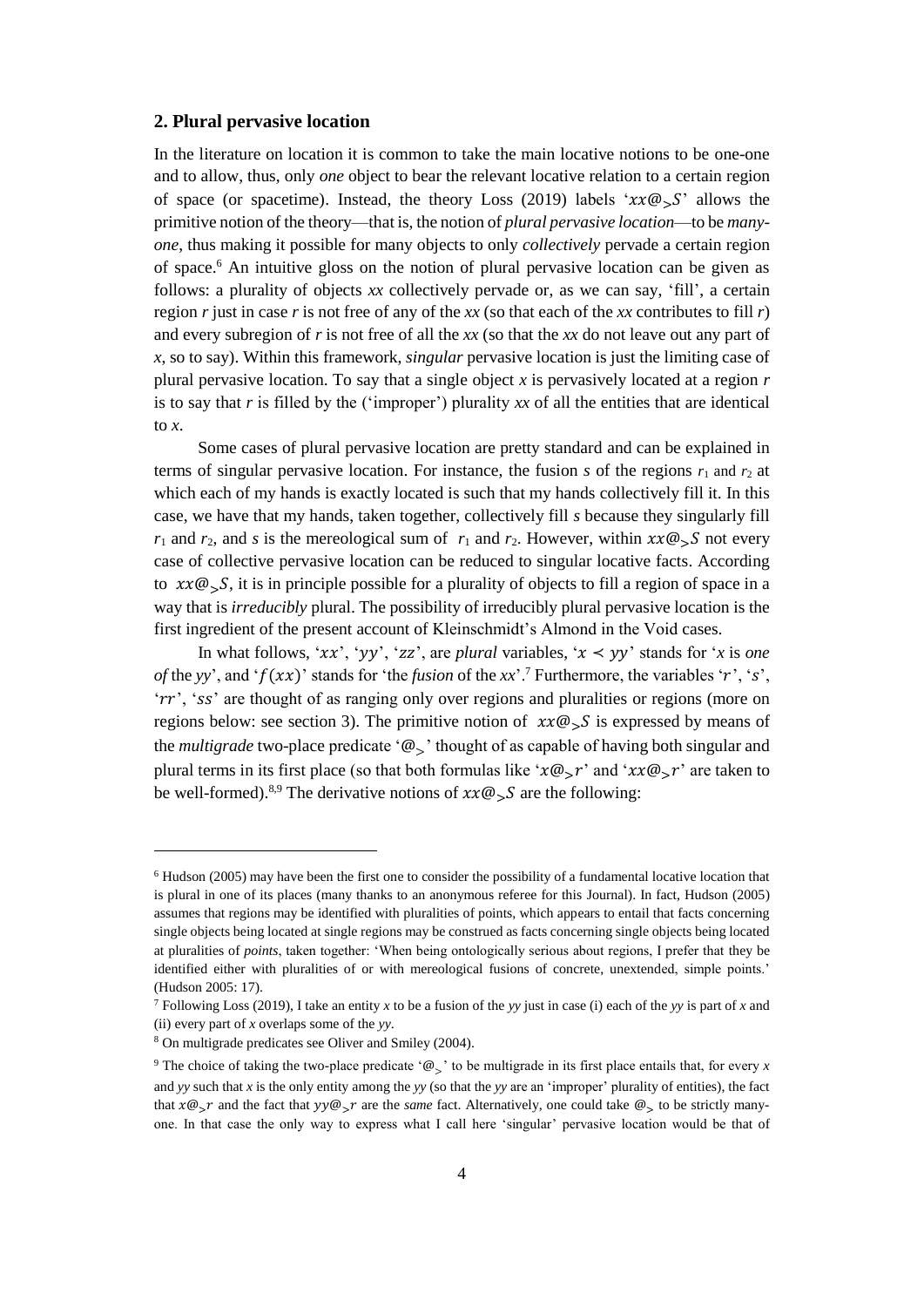- (8) *x helps fill r* ('partial pervasive location')  $=_{df} x$  is one of a plurality of entities that collectively fill *r*  $x@_{>}^{p}r =_{df} \exists yy(yy@_{>}r \wedge x \prec yy)$
- (9) *x* is *omnipresent* at  $r = df x$  helps fill every subregion of *r*  $xPr =_{df} \forall s(s \leq r \rightarrow x@^p_s s)$
- (10) *x* is *maximally omnipresent* at  $r =_{df} x$  is omnipresent at *r* and every region at which *x* is omnipresent and that has *r* as a part is identical to  $r^{10}$  $xMr =_{df} xPr \wedge \forall s((xPs \wedge r \leq s) \rightarrow r = s)$
- (11) *x* is *exactly located* at  $r =_{df} x$  fills *r* and every region that is filled by *x* and that has *r* as a part is identical to *r*  $x@r =_{df} x@_{r} r \wedge \forall s((x@_{r}s \wedge r \leq s) \rightarrow r = s)$
- (12) *x* is *weakly located* at  $r =_{df} x$  is maximally omnipresent at a region overlapping *r*  $x@_{o}r =_{df} \exists s(xMs \wedge s \circ r)^{11}$

Notice that while the notion of weak location is defined in terms of maximal omnipresence (and, thus, in terms of the notion of partial pervasive location), the notion of exact location is defined in terms of singular full pervasive location. This leaves open the possibility that an object lack an exact location while possessing a weak location.

The list continues as follows:

- (13) the *xx* are *all in*  $r = df$  each of the *xx* helps fill some subregion of *r*  $xxINT =_{df} \forall x (x \prec xx \rightarrow \exists s (s \leq r \land x @^p_s s))$
- (14) the *xx cover r* =  $_{df}$  every subregion of *r* is such that at least one of the *xx* helps fill it:

$$
xxCOVr =_{df} \forall s \left( s \leq r \rightarrow \exists x \left( x < xx \land x \mathcal{Q}_>^p s \right) \right)
$$

employing a plural term standing for an improper plurality of entities. Here I choose the first option mainly for simplicity's sake.

<sup>&</sup>lt;sup>10</sup> I am assuming in this paper a classical mereology of regions of space, which guarantees the existence of the fusion of all the regions of space (for some discussion on the possibility of 'junky' or 'knuggy' space see Parsons 2007: 209-10).

 $11$  In addition, the notion of entire location can be defined as follows:

<sup>(</sup>ENT- $xx@\_S$ ) *x* is *entirely located* at  $r =_{df} x$  is maximally omnipresent at a subregion of *r* 

 $x@_$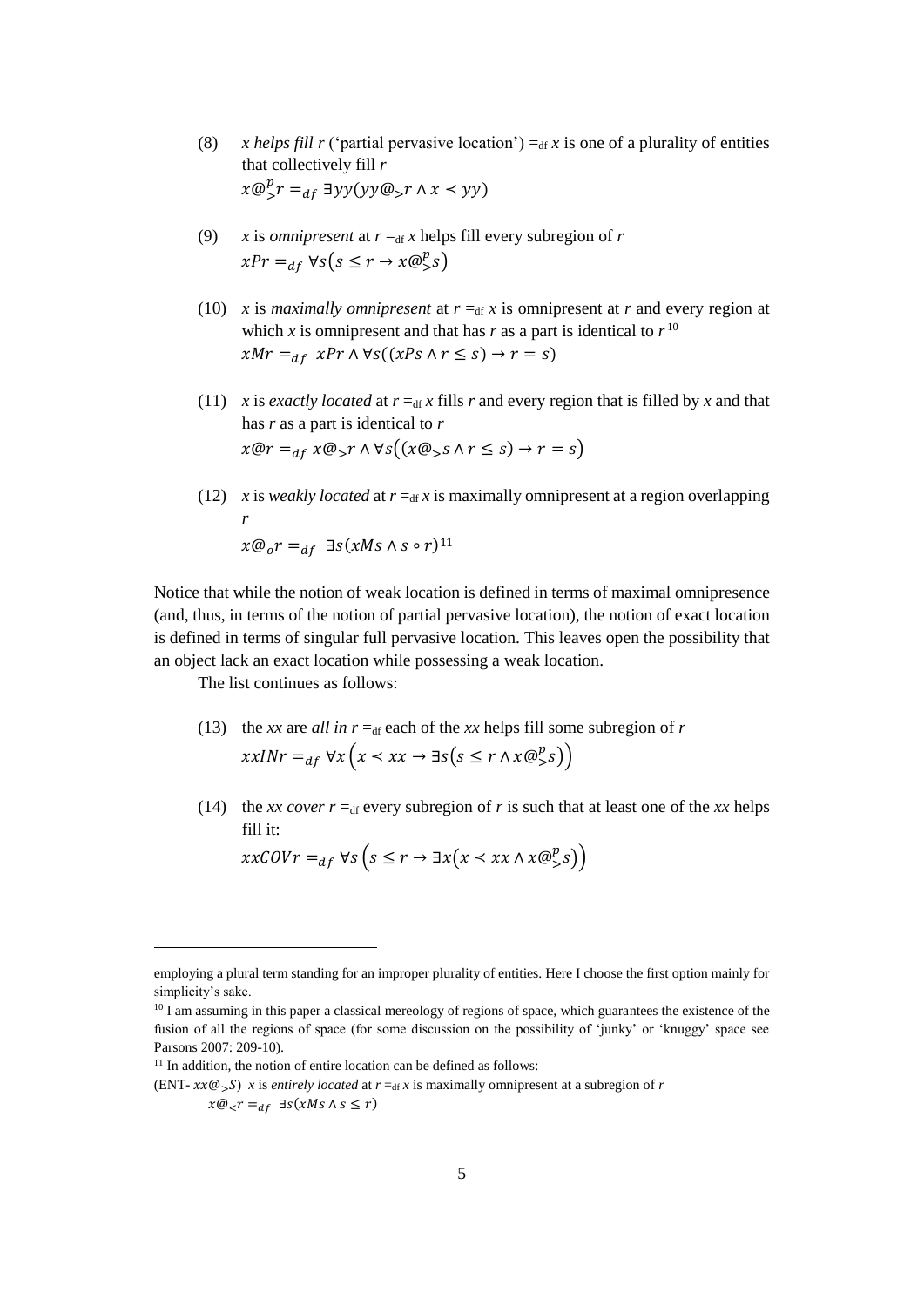- (15) the *xx* are *all pervasively in* a plurality *ss* of regions  $=_{df}$  each of the *xx* fills at least one of the *ss*  $xxIN_{&}ss =_{df} \forall x(x \leq xx \rightarrow \exists s(s \leq ss \land x@_{&}s))$
- (16) the *xx pervasively cover* a plurality *ss* of regions  $=_{df}$  each of the *ss* is filled by at least one of the *xx*  $xxCOV_{>ss =_{df} \forall s(s < ss \rightarrow \exists x(x < xx \land x@_{>}s))$

Notice that while 'all in' and 'cover' are defined in terms of objects *partially* pervading subregions of a certain *singular* region *r*, 'all pervasively in' and 'pervasively cover' are instead defined in terms of objects *fully* pervading regions belonging to a certain *plurality* of regions. This difference is important when it comes to providing the three axioms governing the notion of plural pervasive location:

**Axiom 1** If for some plurality *ss* of regions, *r* is the fusion of the *ss* and the *xx* are all pervasively in the *ss* and pervasively cover the *ss*, then the *xx* collectively fill *r*

$$
\exists ss(xxIN_{>}ss \land xxCOV_{>}ss \land r = f(ss)) \rightarrow xx@_{>}r
$$

- **Axiom 2** If the *xx* collectively fill *r*, then the *xx* are all in *r* and cover *r*  $xx@_{\mathcal{S}}r \rightarrow (xxINT \wedge xxCOVr)$
- **Axiom 3** If *x* fills *r*, then it also fills every subregion of *r*  $x@_{\gt}r \rightarrow \forall s(s \leq r \rightarrow x@_{\gt}s)$

Axiom 1 takes care of the standard cases of collective pervasive location. Consider again the region *s* that is the fusion of the two regions  $r_1$  and  $r_2$  at which my hands are exactly located. My hands are all pervasively in those regions (as each hand fills one of them) and pervasively cover them (as each region is filled by one of my hands). In this case, it follows from axiom 1 that my hands collectively fill *s*. The antecedent of axiom 1, however, is not true in every case in which a region *r* is collectively filled by some plurality *xx* of entities (so that the converse of axiom 1 is not a theorem of  $xx@_{>}S$ ). In fact, when a plurality of objects collectively fill a region in a way that is irreducible to singular location, some of the objects in question fail to fill by themselves any region of space (more on this below). Axiom 2 guarantees that, in that case, the objects are nevertheless all in *r* (so that each of them contributes to fill  $r$ ) and cover  $r$  (so that no part of  $r$  is free of all of them). Axiom 3 states, quite plausibly, that filling a region entails filling each of its subregions.

As Loss (2019) argues, Nolan's (2006) 'Stoic gunk' provides a perfect example of irreducibly plural pervasive location. In that case, in fact, we can say that although the water and the wine fail to singularly fill the glass (there is not enough of either of them), they do fill the glass together, so that every subregion of the region enclosed by the glass is filled by both the water and the wine. Given the definitions just provided it follows that, although both the water and the wine lack an exact location, they are nevertheless weakly located in the glass, which is intuitively as it should be.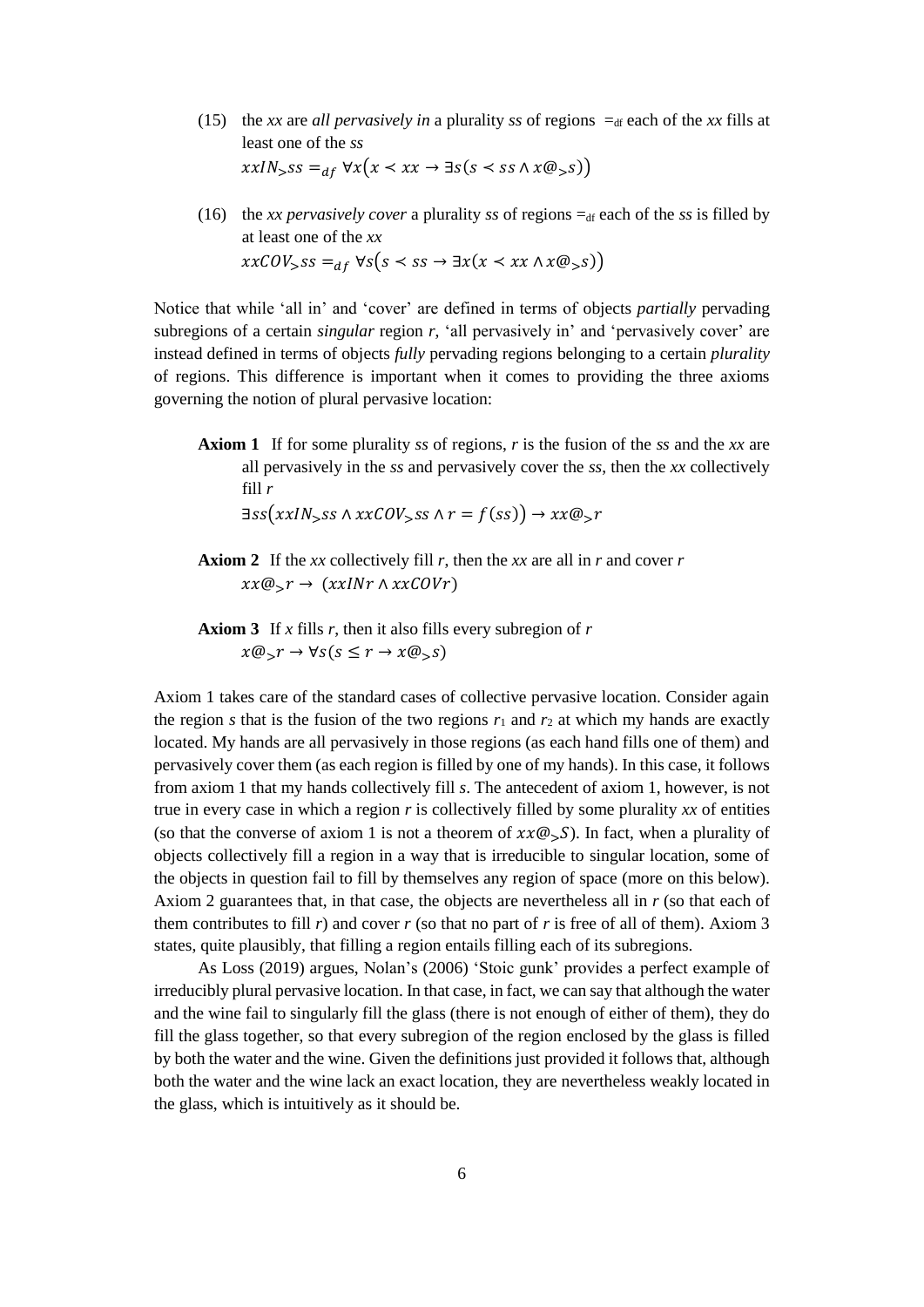$xx@_{>}S$  validates the principle that Josh Parsons called 'Functionality':

**Functionality** No entity has more than one exact location<sup>12</sup>  $(x@r \wedge x@s) \rightarrow r = s$ 

(see Loss 2019: 257). Functionality excludes the possibility of multilocation. I will address the issue of multilocation below (section 5). For the time being, notice that Kleinschmidt clearly intends her main claim to apply also to theories of location endorsing Functionality (Kleinschmidt 2016: 120–21). Finally,  $xx@_{>}S$  invalidates the principle Parsons called 'Exactness':

**Exactness** If something has a weak location, then it also has an exact location  $\exists r(x@_0r) \rightarrow \exists r(x@r)$ 

However, it validates a close enough principle, which Loss (2019) calls 'Precision':

**Precision** If something has a weak location, then it is also maximally omnipresent somewhere.

 $\exists r(x@_{0}r) \rightarrow \exists r(xMr)$ 

## **3. How to fill a region of space**

So far, we have only considered cases in which regions are filled by (one or many) objects. However, nothing seems to debar us from taking also *regions* of space to be capable of filling other regions. This move is not new in the literature on location. Casati and Varzi (1999: 123) *define* the notion of region by saying that a region is an entity that is exactly located at itself. In our case, we can instead take a region to be an entity that *fills* itself:<sup>13</sup>

(17) *x* is a *region*  $=_{df} x$  fills itself  $Rx =_{df} x @_{>} x$ 

We can then add the following three axioms to our theory:

**Axiom 4** If *x* fills *y*, then *y* is a region<sup>14</sup>  $x@_{>}y \rightarrow Ry$ 

**Axiom 5** If *x* is a region filling *y*, then *y* is part of *x*  $(Rx \wedge x \mathcal{Q}_y) \rightarrow y \leq x$ 

<sup>12</sup> Parsons (2007: 205).

<sup>13</sup> Many thanks to an anonymous referee for this Journal for suggesting me to follow Casati and Varzi's (1999) approach and to (somehow) define the notion of region in locative terms.

<sup>14</sup> Casati and Varzi (1999: 121) call a similar principle (formulated by means of the notion of exact location) 'Conditional Reflexivity'.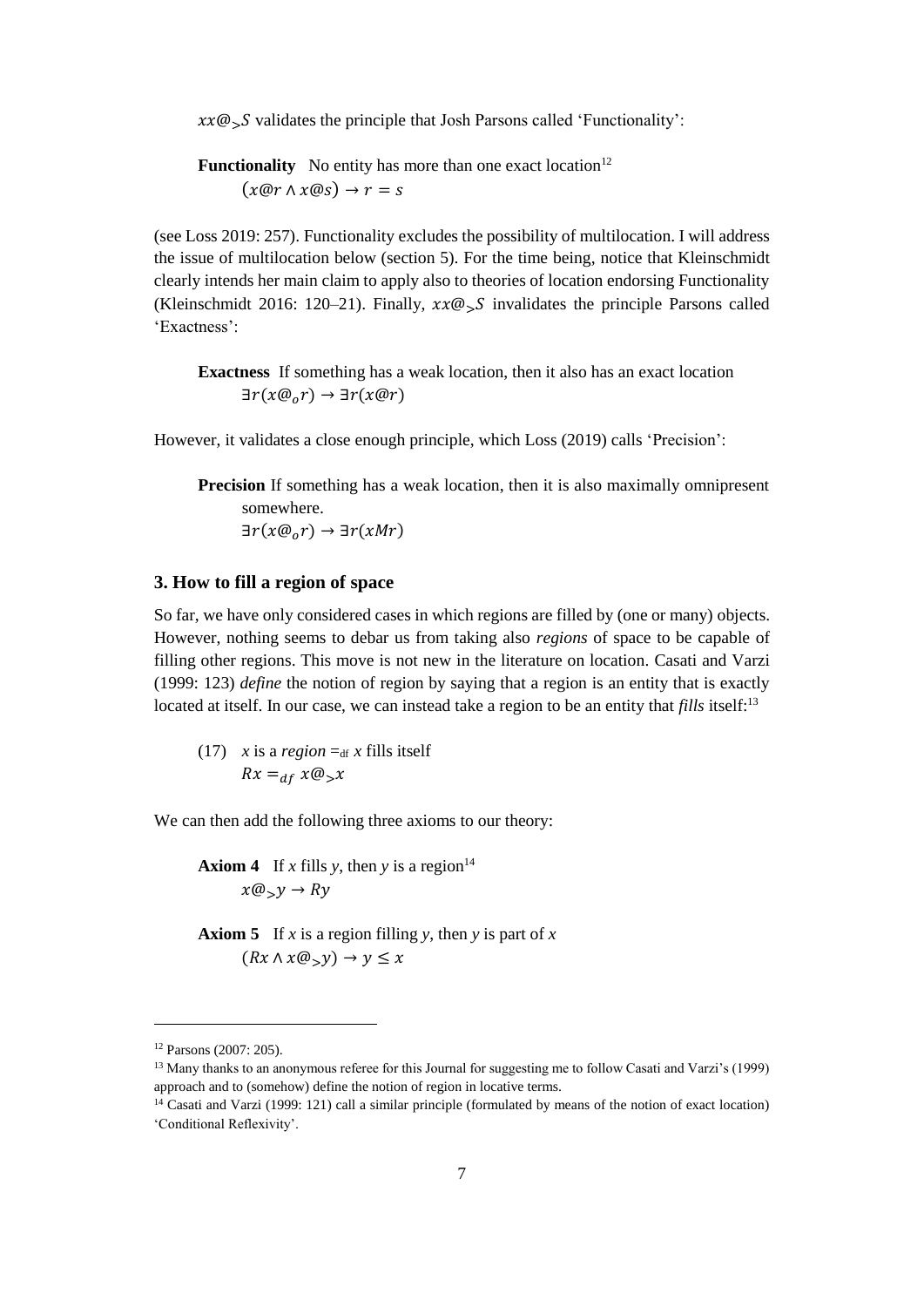# **Axiom 6** If each of the *xx* is a region, their fusion is also a region  $\forall y(y \prec xx \land Ry) \rightarrow Rf(xx)$

Axiom 4 guarantees that only regions can be filled by other entities. From (17) and axiom 3 it follows that every region fills each of its subregions. Therefore, from (17) and axioms 3 and 5 it follows that, if *x* and *y* are regions, then *x* fills *y* if and only if *y* is part of *x*.

$$
(18)\quad (Rx \land Ry) \to (x@_{>}y \leftrightarrow y \leq x)
$$

(17), axioms 3 and 4 entail that if *x* is a region and *y* is a part of *x*, then *y* is a region too:

$$
(19) \quad (Rx \land y \le x) \to Ry
$$

It also follows from (17), axiom 5, the anti-symmetry of parthood, and the definition of exact location given in (11) that (as in Casati and Varzi's system) every region is exactly located at itself:

$$
(20) \quad Rx \to x@x^{15}
$$

l

In turn, this result can be used to show that, while the general principle of Functionality follows from axiom 1 (Loss 2019: 257), the principle that we might call 'Region Functionality'—which prohibits multilocation for regions—can be proved independently from axiom 1 and just from (11), (17), axiom 5, and the anti-symmetry of region-parthood:

**Region Functionality** Every region is exactly located only at itself  $Rx \to \exists! y (x \mathcal{Q} y \land x = y)^{16}$ 

The importance of this result will become apparent when we address the issue of multilocation in section 4. In fact, the way in which entities will be allowed to be multilocated will involve a slight modification of axiom 1. Therefore, the fact that (11), (17), axiom 5, and the anti-symmetry of region-parthood *alone* entail Region Functionality shows that even in the new framework regions will not be allowed to be multilocated, which appears to be a clear *desideratum* of any theory of location. Finally, axiom 6 guarantees that, as it is highly plausible, any fusion of regions is itself a region. There may be other

<sup>15</sup> *Proof*. Suppose *x* is a region. By (17) *x* fills itself. Suppose that *x* fills a region *s* and that *x* is part of *s*. From axiom 5 we have that, since  $x$  fills  $s$  and  $x$  is a region, then  $s$  is part of  $x$ . By the anti-symmetry of parthood (a theorem of classical mereology; see footnote 9), it follows that *x* is identical to *s*. We have thus (i) *x* fills *x* and (ii) for every region *s*, if *x* fills *s* and *x* is a part of *s*, then *x* identical to *s*. It follows from the definition of exact location given in (11) that *x* is exactly located at *x*.  $\blacksquare$ 

<sup>16</sup> *Proof*. Suppose that *x* is a region that is exactly located at a region *y*. From (17) we have that *x* fills itself. From the definition of exact location given in (11) we have that *x* fills *y*. By axiom 5, *y* is part of *x*. However, since *x* is exactly located at *y* it also follows from (11) that every region *s* that *x* fills and that has *y* as part is identical to *y*. Therefore, *x* is identical to *y*.  $\blacksquare$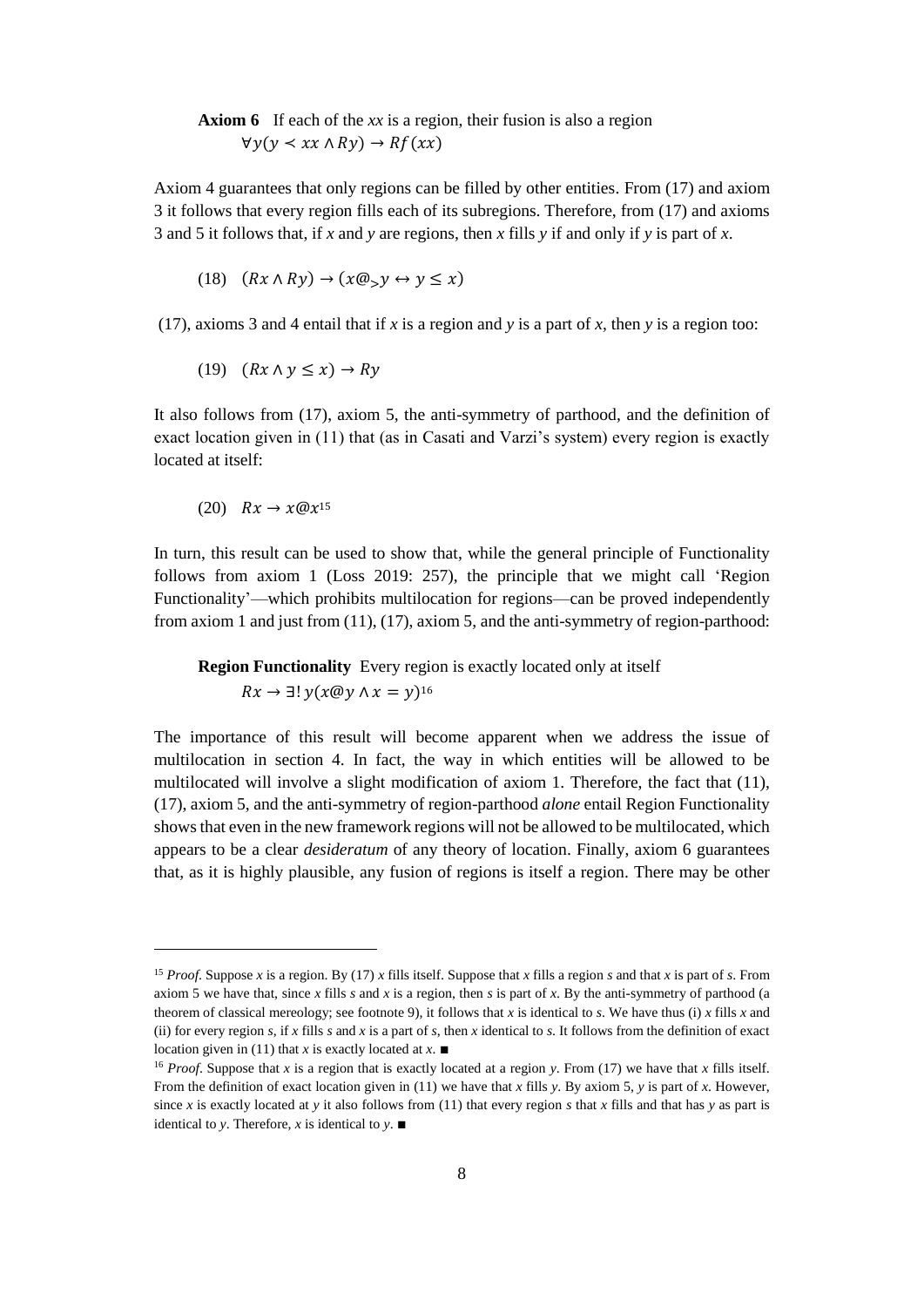constraints on regions that can be added to  $xx@_{>}S$ .<sup>17</sup> However, axioms 4-6 appear to be perfectly sufficient for the purpose of this paper, so I will not pursue this line further here (notice that, for readability's sake, in what follows I will keep using '*r*', '*s*', '*rr*', '*ss*', *et cetera* as variables ranging over regions and pluralities of regions, respectively).

Equipped with the definition of region given in (17) and axioms 4-6 we can finally move on to the final ingredient of my response to Kleinschmidt's Almond in the Void cases. We can proceed in two steps. Consider, first, the region *r* at which my right thumb is exactly located. My right thumb fills *r*. Also my right hand fills *r*. Therefore, there is a plurality *ss* of regions such that (i) *r* is the fusion of the *ss* and (ii) my right hand and my right thumb, taken together, are both pervasively in the *ss* and pervasively cover the *ss*: the (improper) plurality of regions that are identical to *r* itself. It follows, thus, from axiom 1 that *r* is filled also by my right thumb and my right hand *taken together*. It may be objected in this case that, although (i) both my right hand and my right thumb contribute to fill *r* and (ii) every part of *r* is not free of them, we also have that (iii) both my hand and my thumb manage to fill *r* by *themselves*. But this is just a case of harmless overdetermination. Notice that we are already accepting—as it is quite uncontroversial—that my hand and my thumb both singularly fill *r*. The move from a plurality of singular locative facts to a single plural locative fact appears to be unproblematic in this case.

Our second and final step consists in accepting that a region can be collectively filled by a plurality of entities comprising *both* objects *and* regions. Consider, for instance, an object *x* that is exactly located at a region *r*. In this case it follows from our axioms that *r* is not only filled both by *x* and by *r* itself singularly, but also by *x* and *r* taken together. Consider now Kleinschmidt's Almond in the Void case. What  $xx@\_S$  (once extended by means of (17) and axioms 4-6) allows us to say is that that the region *r* in which the almond has been dropped is collectively filled by *r* and the almond *taken together*, even if there is no region of space that the almond fills *by itself*. In fact, not only is this claim perfectly compatible with our axioms, but it strikes one as highly plausible given what we said thus far about the notion of plural pervasive location. Axioms 1-6 do not require that, if an entity *x partially* fills a certain region, then there is a region that is *fully* filled by *x*. In the case of Stoic gunk, for instance, both the water and the wine partially fill every subregion of the region enclosed by the glass in which they have been poured without filling by themselves any region of space. In the Almond in the Void case, the almond intuitively fails to *completely* fill the extended simple region: it is just not big enough. At the same time, however, it appears also very intuitive to say that the almond *partially* fills the extended simple region, given that the almond is indeed located within the extended region. Our theory of location allows us to express the notion of partially filling a region *r* without appealing to the mereological structure of *r*. The almond doesn't partially fill *r* because it

$$
rr@_{>S} \rightarrow \exists tt\big(rrlN_{>}tt\wedge rrCOV_{>}tt\wedge s=f(tt)\big)
$$

 $\overline{a}$ 

Notice that axiom 7 is just the converse of axiom 1 restricted to regions.

<sup>&</sup>lt;sup>17</sup> Since  $xx@_{>S}$  allows for irreducibly plural locative facts, the following principle (banning irreducibly plural locative facts when the entities that are located at regions are themselves regions) also appears to be highly plausible:

**Axiom 7** If the *rr* collectively fill *s*, then some regions *tt* are such that the *rr* are all pervasively in the *tt*, pervasively cover the *tt* and *s* is the fusion of the *tt*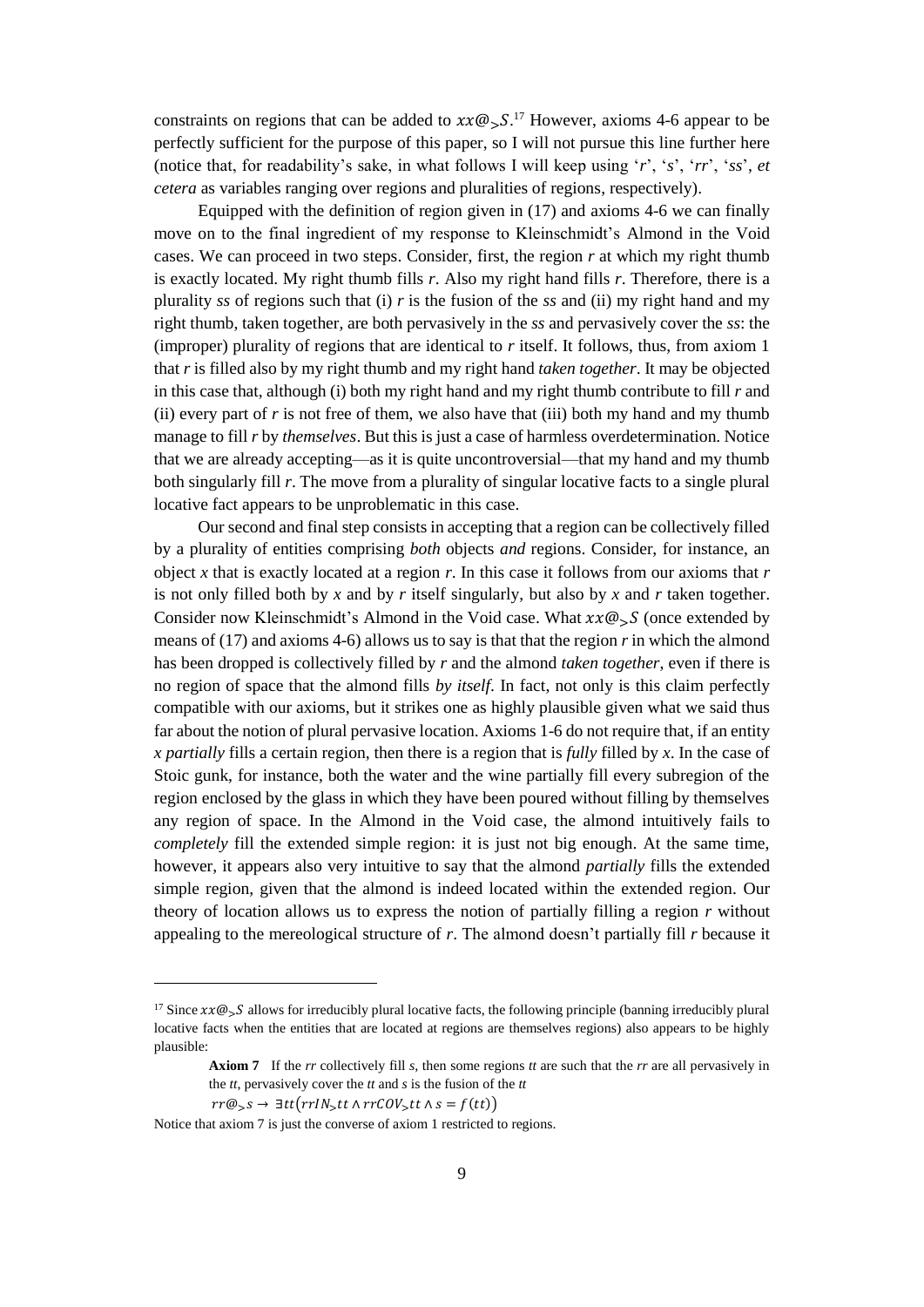fills a subregion of *r*. The almond partially fills *r* because the almond and *r* collectively fill *r*, while the almond fails to fill *r* by itself.

Since in this case we can also say that every superregion *s* of *r* is such that *s* is filled by *s* and the almond taken together, what is peculiar about *r* is that it is, mereologically speaking, the smallest region that the almond helps fill. From the definition of weak and entire location<sup>18</sup> it also follows that, although the almond has no exact location, it is maximally omnipresent at  $r$  and so it is both weakly and entirely located at  $r$ , which is, intuitively, precisely as it should be. Therefore, this theory of location can also easily distinguish between Kleinschmidt's Almond in the void case and the case she calls 'Almond in the Shadow', where the latter is just like the former except that the extended simple region in which the almond is dropped is of the same shape and size of the almond itself. In the Almond in the Shadow case, the almond doesn't only help fill the extended simple region, but it also manages to fill it by itself, and so (being the extended simple region the maximal region the almond fills) the almond turns out to be also exactly located at the extended simple region, contrary to what happens in the Almond in the Void case.

The present theory can also accommodate the case that Kleinschmidt (2016: 133-4) calls 'Out of Place Tiles'. Figure 1 represents four adjacent square extended simple regions composing a bigger square region. A square extended simple object of the same size and shape of each of the four small square regions lies 'at the center' of the bigger region. Let  $r_1$ ,  $r_2$ ,  $r_3$ , and  $r_4$  be the four small square regions ('the *rs*'), *s* be the big square fusion, and *x* the object at the center of *s*. What our theory allows us to say in this case is that  $r_1$ ,  $r_2$ ,  $r_3$ , *r*4, and the object *x taken together* collectively fill *s* even if there is no region that *x* fills by itself, and thus also no region at which *x* is exactly located. For each *r* among the *r*s we can also say that *x* and *r* collectively fill *r*. Therefore, *x* helps fill every subregion of *s* and is, thus, omnipresent at *s*. Since *x* helps fill no region that is not part of *s*, *x* is also maximally omnipresent at *s*, and so it is both weakly and entirely located at *s*. Furthermore, since each of the *r*s overlap the region at which *x* is maximally omnipresent, it also follows that *x* is weakly located at each of the *r*s. However, *x* is not entirely located at any of the *r*s, since it is clearly not maximally omnipresent at any of them.

Therefore, it appears possible to conclude that by extending  $xx@_{S}S$  with (17) and axioms 4-6 it is possible to adequately account for both Kleinschmidt's Almond in the Void



*Figure 1*

<sup>18</sup> See footnote 11.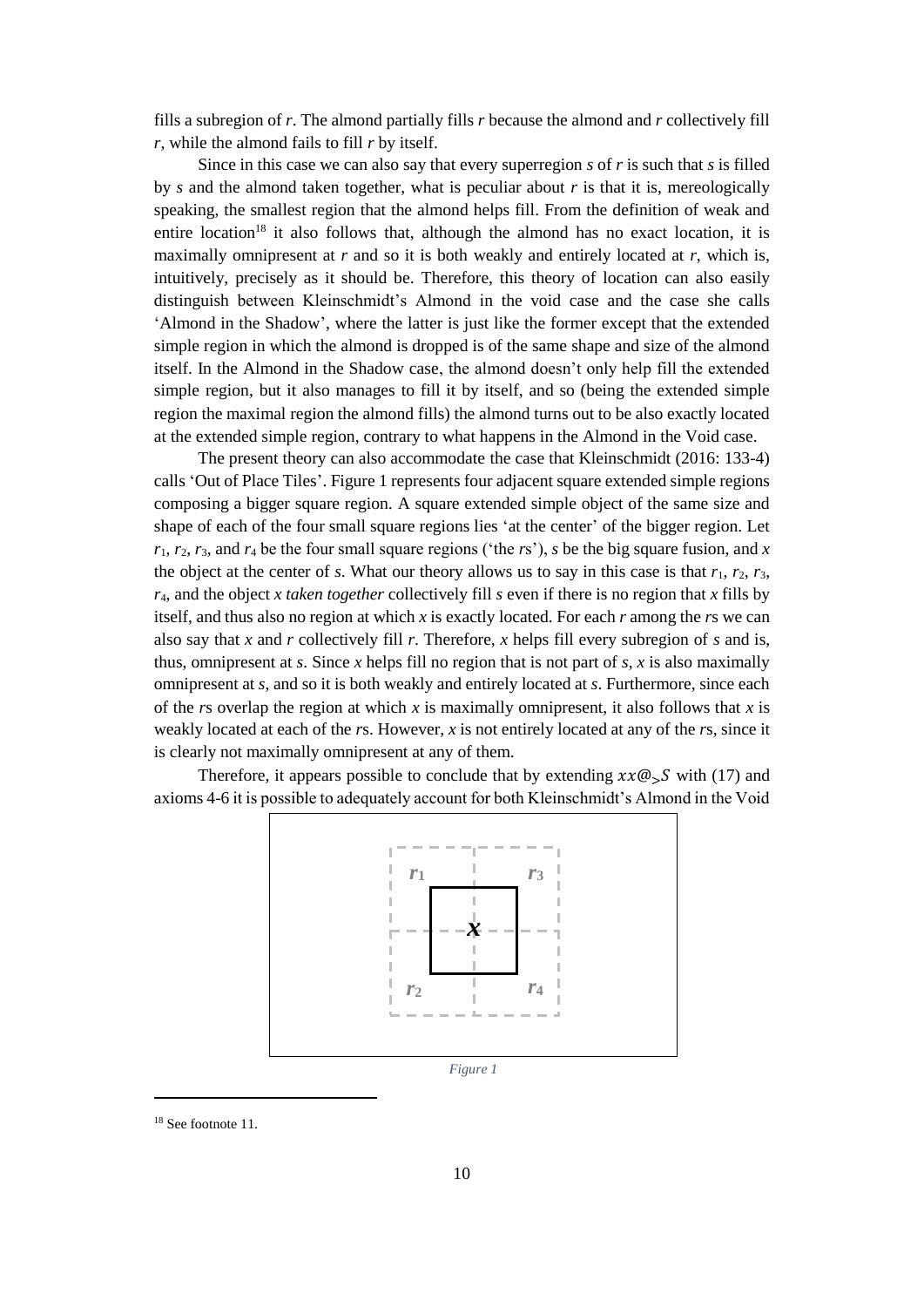and Out of Place Tiles cases. Since  $xx@_{>}S$  features just one primitive notion, it follows that Almond in the Void and Out of Place Tiles are not a direct threat to parsimonious theories of location.

# **4. On plural multilocation**

As it was noted above,  $xx@_{S}S$  validates Functionality and, thus, makes multilocation impossible. Therefore, some may claim that the results achieved so far are at best limited, as they should be understood as conditional on the rejection of multilocation. As I will argue in this section, this objection can be resisted.<sup>19</sup>

Consider Figure 2. It represents a square object ('Bob') multilocated four times and 'covering' a circular region of space ('the circle'). Does Bob *fill* the circle? Well, yes and no. *No*, in the sense that Bob is smaller than the circle and every region at which Bob is



*Figure 2*

exactly located is smaller than the circle. *Yes*, in the sense that no part of the circle is 'free of Bob'. We may call these two ways of filling a certain region of space *basic* and *derivative* filling. Within a framework in which exact location is the primitive notion, basic and derivative filling are easy to define (to avoid confusion, I will use here  $L'$  for the relevant primitive notion of exact location and ' $L_{\geq}$ ' and ' $L_{D_{\geq}}$ ' for basic and derivative filling, respectively):

<sup>&</sup>lt;sup>19</sup> Notice that  $xx@_{\sim}S$  already allows for what may be seen as a 'weak' form of multilocation. Consider, in fact, the following principle, which can be labelled 'Strong Functionality':

**Strong Functionality** If an object *x* is exactly located at a region *r*, then every region *s* at which *x* is weakly located overlaps *r*

 $x@r \rightarrow \forall s(x@_0s \rightarrow s \circ r)$ 

Imagine that someone, mixing a gunky Spritz, spills a drop of water, so that the drop of water ends up filling *by itself* a region *r disjoint* from the region of space enclosed by the gunky glass containing the gunky Spritz. In that case, *r* is the biggest region of space that is filled by the water alone. In fact, all the other regions of space that are (partially) filled by the water are subregions of the region inside the gunky glass, but the water doesn't manage to fill any subregion of that region by itself. It follows, thus, that according to  $xxS\omega_{\infty}$ , the water is *exactly located* at *r*, even if it is also weakly located at a region that is disjoint from *r* (that is, inside the gunky glass). However, this kind of multilocation appears to be indeed too weak to be used for the common uses of multilocation, like the locative interpretation of endurantism (see, among others: Sattig 2006, Eagle 2016, Gilmore 2018, and Leonard 2018).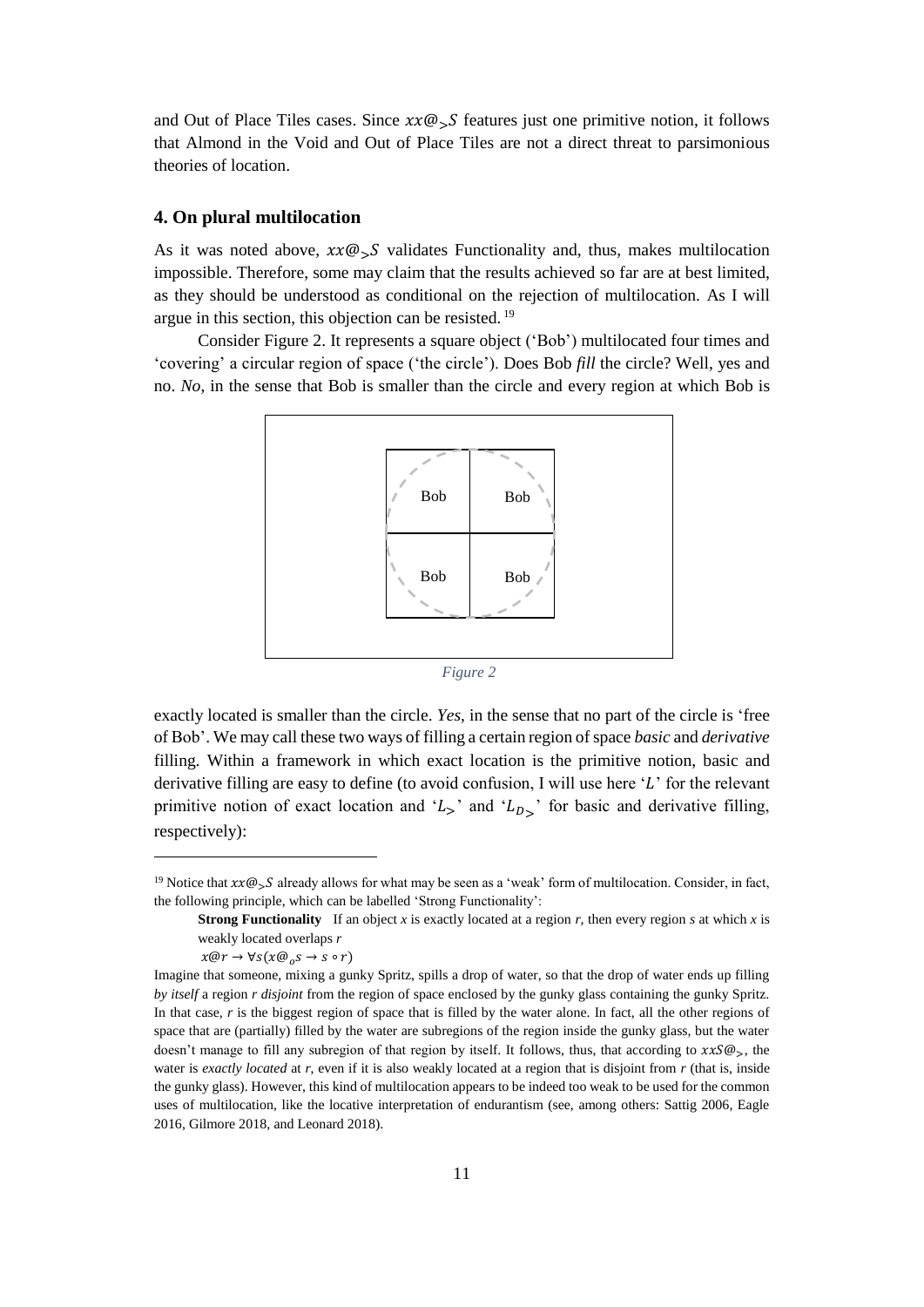- **Basic Filling** *x* basically fills  $r = d f x$  is exactly located at a superregion of *r*  $xL_{>}r =_{df} \exists s(xLs \land r \leq s)$
- **Derivative Filling** *x* derivatively fills  $r =_{df} x$  doesn't basically fill *r* and for some plurality *ss* of regions *x* is exactly located at each of the *ss* and *r* is part of the fusion of the *ss*

 $xL_{D}$ ,  $r =_{df} \sim xL$ ,  $r \wedge \exists ss (\forall s (s \prec ss \rightarrow xLs) \wedge r \le f(ss))$ 

However, it appears to be perfectly possible to take the notion of basic filling as *primitive* (for simplicity's sake in what follows I will just use 'filling' when I mean 'basic filling'). Gilmore (2018) gives the following intuitive glosses on the notion of exact and weak location:

'an entity *x* is exactly located at a region *y* if and only if *x* has […] exactly the same shape and size as *y* and stands […] in all the same spatial or spatiotemporal relations to other entities as does *y*.' (Gilmore, 2018: §2)

It is possible to provide a similar intuitive gloss for the primitive notion of singular basic filling:

**Singular basic filling** An entity *x* basically fills a region *y* if and only if no part of *y* is free of *x* and the size of *y* is not bigger than the size of *x*

Singular basic filling is thought of as *not* complying with the following principle of 'Additive Filling' (for disambiguation I will use in what follows ' $\mathbb{A}_{\leq}$ ' for this primitive notion of basic filling):

**Additive Filling** If for some plurality *ss* of regions, *r* is the fusion of the *ss* and *x* fills each of the *ss*, then *x* also fills *r*

 $(r = f(ss) \land \forall s(s \prec ss \rightarrow xA_{>}s) \rightarrow xA_{>}r$ 

This fact allows for the possibility of multilocation if we define the notion of exact location along the lines of  $(11)$  (and, thus, as a maximal region basically filled by an entity):

 $(11^*)$  *x* is *exactly located* at  $r =_{df} x$  fills *r* and every region that is filled by *x* and that has *r* as a part is identical to *r*

$$
xAr =_{df} xA_{>}r \wedge \forall s \big( (xA_{>}s \wedge r \le s) \rightarrow r = s \big)^{20}
$$

 $^{20}$  The notion of singular derivative filling can be defined as in Derivative Filling. Notice that, assuming axiom 3 (expressed by means of the notion of basic singular filling), this notion of derivative filling *is* additive in the sense of Additive Filling. *Proof*. Suppose that *r* is the fusion of the *ss* and that *x* derivatively fills each of the *ss*. From the definition of derivative filling it follows that each of the *ss* is part of a fusion of exact locations of *x*. Let *tt* be the plurality of exact locations of *x* that overlap some of the *ss*. It follows from classical mereology that *r* is part of the fusion of the *tt*. Axiom 3 entails that that if *x* basically fills *r*, then it also basically fills every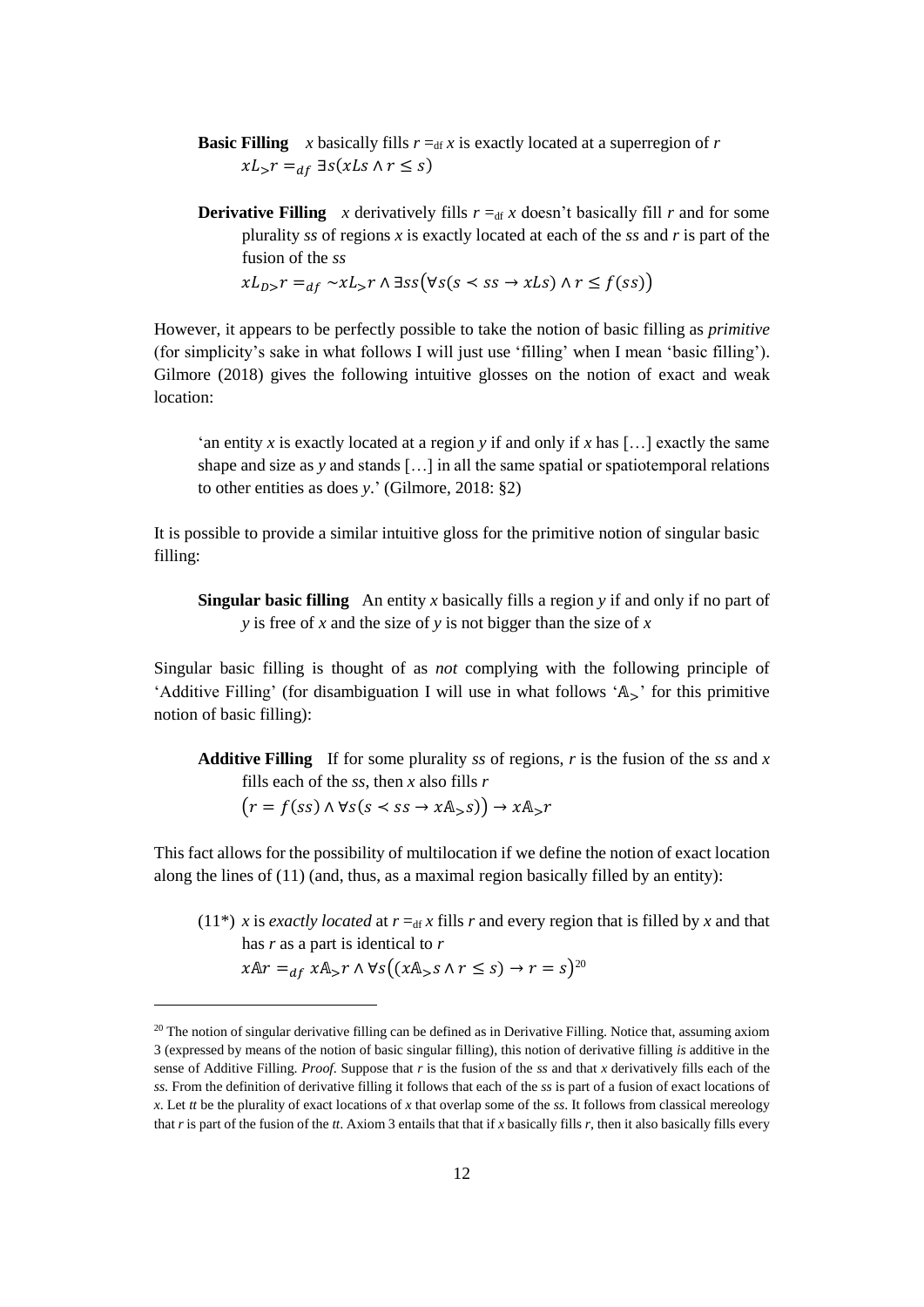Consider again Figure 2. In that case, there are four square regions of space that are maximal regions *basically filled* by Bob, so that Bob is also exactly located at them. However, Bob doesn't basically fill the circle: it only *derivatively* fills it, in virtue of being exactly located at each of the four square regions.

So far, we have considered only cases of singular basic filling. We can now move on to the more general notion of *plural* basic filling which we can take to be our new primitive locative notion.<sup>21</sup> An intuitive gloss of the notion of plural basic filling can be given as follows:

**Plural basic filling** A plurality *xx* of entities collectively fill a region *y* if and only if no part of *y* is free of all the *xx* and the size of *y* is not bigger than the sum of the sizes of all the *xx*.

In this case, we can adopt the definitions and axioms of  $xxS\omega_{\gamma}$  and formulate them using the notion of plural basic filling, with the only exception of Axiom 1. In fact, it is easy to check that Axiom 1 entails Additive Filling when the *xx* are the (improper) plurality of entities that are identical to a certain entity *x*. In order to avoid this, it is sufficient to reformulate Axiom 1 by replacing the notion of 'all pervasively in' with the notion which we may label 'all uniquely in' (notice that in what follows I will take ' $A_{\geq}$ ' to be multigrade in its first place):<sup>22</sup>

(21) the *xx* are *all uniquely in* a plurality *ss* of regions  $=$ <sub>df</sub> each of the *xx* fills *just one* of the *ss*

$$
xxU_{>}ss =_{df} \forall x \big(x \prec xx \rightarrow \exists! s (s \prec ss \land xA_{>}s)\big)
$$

**Axiom 1\*** If for some plurality *ss* of regions, *r* is the fusion of the *ss* and the *xx* are all *uniquely* in the *ss* and pervasively cover the *ss*, then the *xx* collectively fill *r*

$$
\exists ss(xxU_{>}ss \land xxCOV_{>}ss \land r = f(ss)) \rightarrow xxA_{>}r
$$

Axiom 1\* doesn't entail Additive Filling. In fact, if the *xx* are all identical to *x* and a plurality *ss* of regions are covered by the *xx*, it doesn't follow that *x* also fills their fusion *r*, as in this case the *xx* are *not* all uniquely in the *ss* (since it is false that *x—*and, thus, each of the *xx*—fills *only one* of the *ss*). A notion of plural 'generic' filling can be defined as follows:

 $\overline{a}$ 

subregion of *r*. Each of the *ss* is a part of *r* that is only derivatively filled by *x*. Therefore, *x* doesn't basically fill *r*. We have, thus, from the definition of derivative filling that *x* derivatively fills *r*. ■

 $21$  Recall that the notion of plural basic filling is more general than the notion of singular basic filling because it subsumes cases of singular basic filling as cases in which the plurality of entities in question is an *improper* plurality, that is, a plurality of entities identical to just one entity (like the 'plurality' of things that are identical to *x*). See, also, footnote 8.

<sup>22</sup> See footnote 9.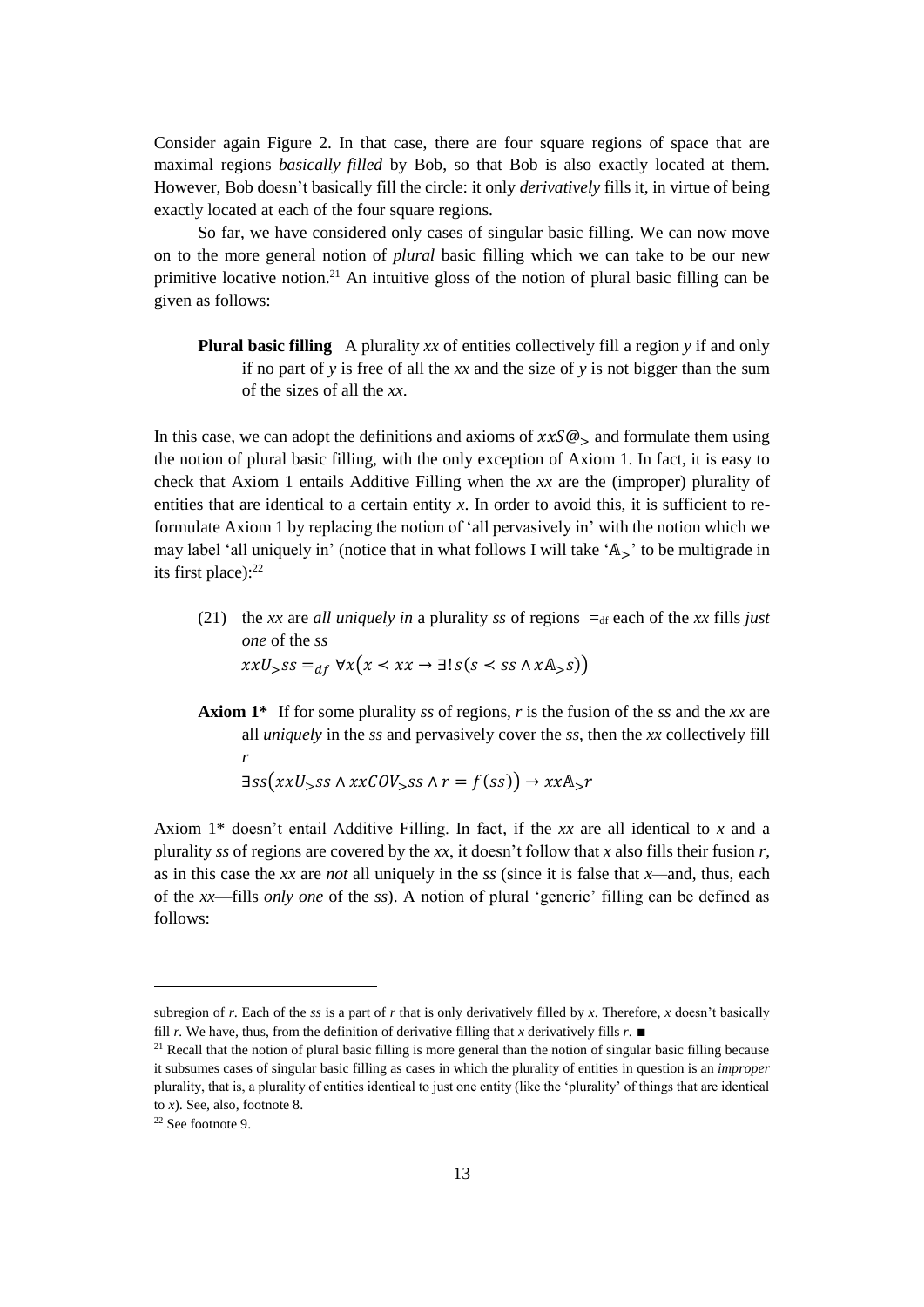### **Generic Filling**

- (i) if the *xx* fill *r*, then the *xx* generically fill *r*;  $xxA_{>}r \rightarrow xxA_{>}^G r$
- (ii) if the  $yy_1$  generically fill  $s_1$ , the  $yy_2$  generically fill  $s_2,...$ , the  $yy_n$ generically fill  $s_n$ , the *xx* are the plurality of entities that are identical to either one of the  $yy_1$ , one of the  $yy_2$ , ..., or one of the  $yy_n$ , and *r* is the sum of the plurality of regions  $[s_1, s_2, ..., s_n]$ , then the *xx* generically fill *r*;  $\left( yy_1 \mathbb{A}^G_5 s_1 \wedge yy_2 \mathbb{A}^G_5 s_2 \wedge ... \wedge yy_n \mathbb{A}^G_5 s_n \wedge \forall z (z \prec xx \leftrightarrow (z \prec yy_1 \vee z \prec$  $yy_2 \vee ... \vee z \leq yy_n)$ )  $\wedge r = f([s_1, s_2, ..., s_n])$ )  $\rightarrow xx \mathbb{A}^G_s r$
- (iii) in no other case the  $xx$  generically fill  $r$ .

A plurality *xx* of entities can then be said to *derivatively* fill a region *r* if and only if, the *xx* generically fill *r* but they don't basically fill it.

Both the notions of singular and plural basic filling appear to be intelligible. At the same time they both appear to make multilocation possible. As for the case of multilocation involving plural basic filling, consider the possibility of an enduring gunky Spritz multilocated at two temporally disjoint regions *r* and *s*. As in Loss's (2019) case, there is no region that either the water and the wine manage to fill by themselves. However, they *collectively* fill both *r* and *s*:

(22) (wine, water)
$$
A_{>r} \wedge (wine, water)A_{>s}
$$

Furthermore, we can assume that *r* and *s* are both maximal regions that are basically (and collectively) filled by the water and the wine taken together:

(23) 
$$
\forall x ((\text{wine}, \text{water}) \mathbb{A}_{>} x \land r \leq x) \rightarrow r = x)
$$
  
(24)  $\forall x (((\text{wire}, \text{water}) \mathbb{A}_{>} x \land s \leq x) \rightarrow s = x)$ 

The Spritz is here thought of as the fusion of the water and the wine, so that, intuitively, it *singularly* fills both *r* and *s*:

(25)  $SpritzA<sub>></sub>r \wedge SpritzA<sub>></sub>s$ 

Since Additive Filling is invalid in this case, there is no problem in taking *r* and *s* to be both maximal regions that are filled by the Spritz. It follows, therefore, the Spritz is *exactly* located at both *r* and *s*, and thus, that it is *multilocated*:

(26) *SpritzAr*  $\land$  *SpritzAs*  $\land$   $r \neq s$